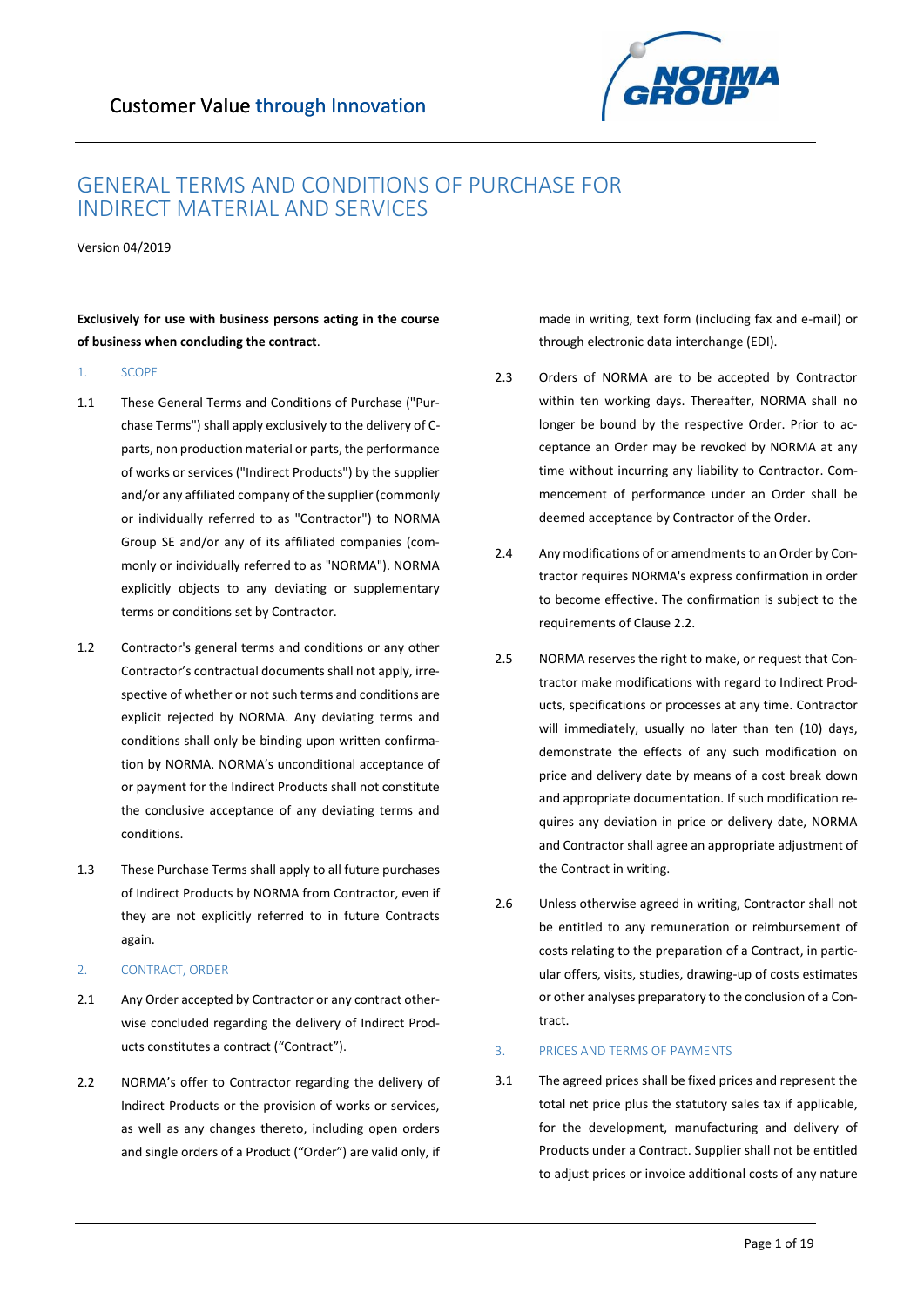

whatsoever without explicit prior written consent of NORMA.

- 3.2 Contractor shall provide NORMA with auditable and complete invoices in duplicate to the invoice address indicated in the Contract. Invoices shall at all times comply with all applicable laws and regulations. In addition, invoices shall be sufficiently detailed to enable NORMA to determine the Indirect Products with quantities, delivery notes, delivery dates and NORMA's Contract or Order number to which the invoices relate. Invoices shall not be issued prior to dispatch of the Indirect Products and shall not be sent together with the Indirect Products.
- 3.3 Payment shall be made within 30 days of duly delivery of the Indirect Products and receipt of the accurate and complete invoice. For deliveries including installation or assembly or in the case of other works or services to be performed by Contractor in relation to the delivery of the Indirect Products, the payment periods shall not start before the time of acceptance of the works or services by NORMA.
- 3.4 NORMA shall be entitled to set-off with claims from other contractual relationship with Contractor.
- 4. DELIVERY, DELIVERY DATES
- 4.1 Unless otherwise provided for in a Contract, deliveries of the Indirect Products shall be made DDP Incoterms® 2010 to the place of delivery specified in the Contract.
- 4.2 Shipment shall be made at Contractor's risk. Contractor shall bear the risk of loss, damage or destruction of the Indirect Products up to the time of delivery. This shall also apply if the shipment is made at the request of NORMA. In case of other works or services performed by Contractor in relation to the delivery of the Indirect Products, Contractor shall bear the risk up to the time of acceptance of the works or services by NORMA.
- 4.3 Delivery periods and delivery dates in a Contract are binding. Compliance with the delivery date is essential for the fulfillment of the Contract.
- 4.4 Contractor shall notify NORMA immediately in writing of any circumstances that may result in a delay of delivery, stating the reasons and the probable duration of the delay. This shall not affect the delivery periods and delivery dates provided for in the Contract. Without limiting Contractor's liability, in case of a supply shortfall or any other shortage on the part of Contractor, Contractor shall use its best efforts to preferential fulfil its supply obligations towards NORMA (e.g. privileged allocation of supply availabilities to NORMA).
- 4.5 In the case of default in delivery Contractor shall pay to NORMA a contractual penalty in the amount of 0,2% of the [delayed] delivery value for each completed week of such default, but not exceeding a total of 5% of the [delayed] delivery value. NORMA's right to claim additional damages shall remain unaffected; the contractual penalty is to be accounted against such additional damages claim. The payment of liquidated damages for late delivery shall not release Contractor from its responsibility to complete delivery.
- 4.6 NORMA will not accept deliveries prior to the agreed delivery periods or dates. NORMA reserves the right to return the Indirect Products or store the Indirect Products up to the agreed delivery periods or dates at Contractor's expense and risk. Alternatively, NORMA may accept such early deliveries, but the initially agreed terms of payment shall remain unaffected.
- 4.7 NORMA will accept partial deliveries only if separately agreed in writing. In such case, Contractor shall indicate in the delivery documents the remaining portion still outstanding including the delivery periods or dates pertaining thereto. Any expenses incurred by NORMA due to Contractor's partial deliveries shall be borne by Contractor.

## 5. FORCE MAJEURE

Any delay or failure of performance under a Delivery Contract that results from an event of Force Majeure without any error or fault on the part of the affected party shall be considered excused for as long as the Force Majeure event persists. In order to be excused by a Force Majeure event, the affected party must provide the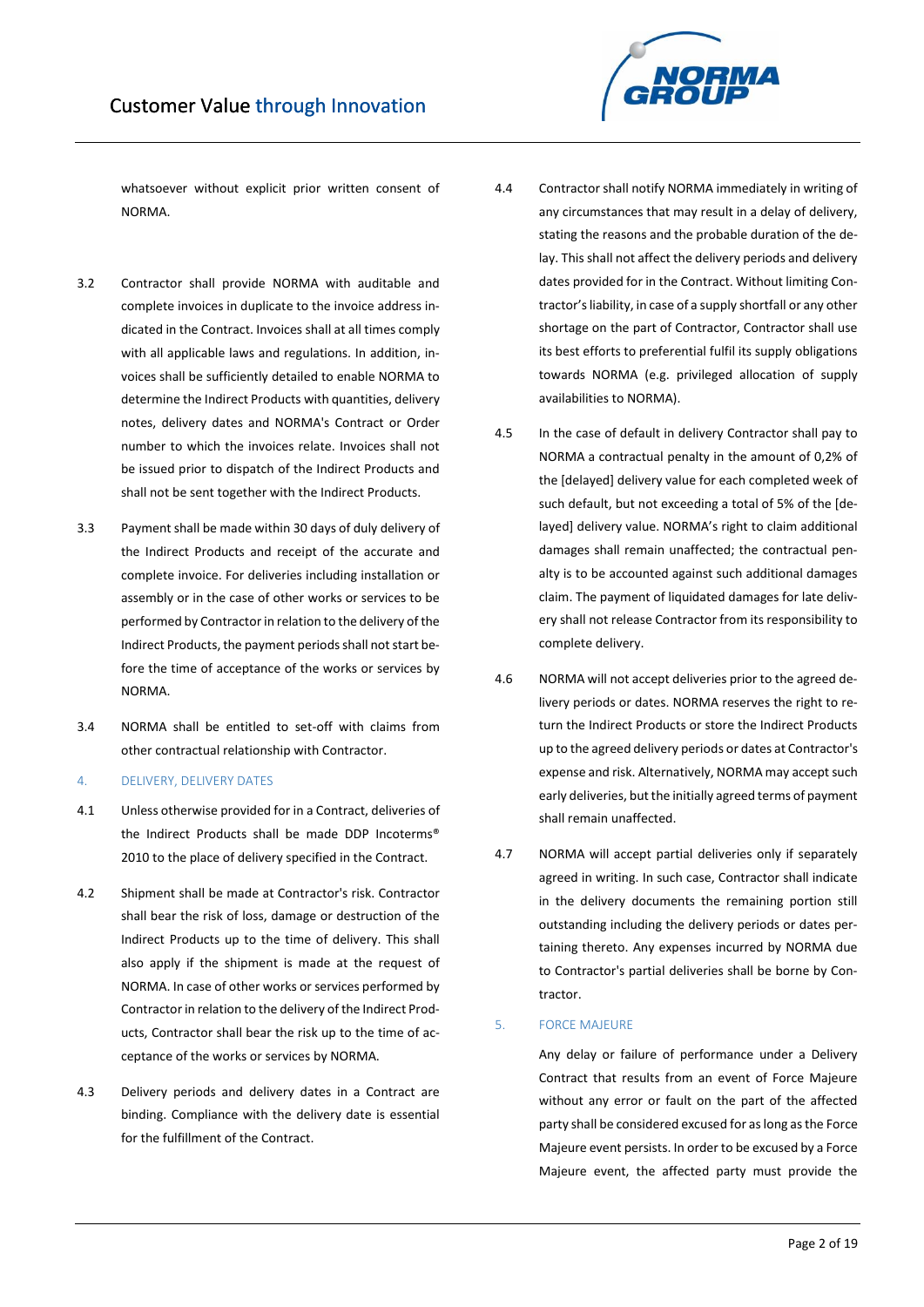

other party with written notice of any such delay (including the expected length of the delay) immediately after the event, but no later than three (3) days thereafter. Force Majeure shall mean unforeseeable and unpreventable occurrences such as Acts of God, natural disasters (fires, floods, earthquakes, tornadoes or other extreme natural occurrences) as well as unrest, war, sabotage, terrorist attacks. Labor disputes or disruptions or the scarcity or unavailability of raw materials are not Force Majeure events.

During such events and for a two week period thereafter, NORMA shall be entitled, notwithstanding other rights, (i) to purchase replacement Indirect Products from other available sources, which shall reduce the volume of the ordered Indirect Products by the amount of Indirect Products thus replaced, and/or (ii) to require Contractor to deliver replacement Indirect Products from other available sources in the volume and by the deadlines specified by NORMA, and at the prices established in the Contract. If Contractor cannot provide assurance that the delay will not exceed thirty (30) days or if the delay lasts longer than thirty (30) days, NORMA has the right to terminate the Contract without any liability or purchasing obligation to Contractor.

## 6. QUALITY; NOTIFICATION OF DEFECTS

- 6.1 In performing its obligation to develop, manufacture and deliver the Indirect Products, Contractor shall comply with the latest state of the art and with all quality standards, statutory provisions and other quality requirements (in particular those provided for in the attached NORMA Quality Requirements, available at https://www.normagroup.com/corp/de/geschaeftsbedingungen-dl/ or otherwise notified by NORMA). Contractor shall in particular comply with (i) the standards of IATF 16949, if the Product is intended to be used for automotive purpose or (ii) with ISO 9001 (latest edition), (iii) the environmental standards of ISO 14001 and the respective national standards for non-automotive purposes.
- 6.2 Contractor shall comply with all requirements resulting from NORMA's and NORMA's customer's material and product approval process in a timely manner.

Any changes concerning the Product or manufacturing and quality processes or production locations, including any changes with respect to tooling, are subject to NOR-MA's prior written approval. Contractor shall notify NORMA immediately of its intent to implement such changes.

- 6.3 Contractor will constantly examine and monitor the quality and specification of the ordered Indirect Products. In case Supplier becomes aware of any circumstances that indicate any quality problems regarding to the Indirect Products, Contractor shall inform NORMA immediately.
- 6.4 Contractor shall archive documents for fifteen (15) years and shall secure these documents against unauthorized access and protect against deterioration.
- 6.5 NORMA shall carry out an incoming inspection of the Indirect Products only for externally identifiable transport damages, the quantity of the delivery according to the loading lists and deviations of the identity of the Indirect Products according to in the delivery documents. Moreover NORMA will inspect the Indirect Products within the ordinary course of its production process insofar as reasonable. NORMA shall not have any further inspection obligations.

## 7. WARRANTY

- 7.1 Contractor warrants that the Indirect Products (i) conform to the specifications, drawings, and other requirements to the Indirect Products; (ii) are free from any defect in design, manufacturing and material; (iii) fulfil the indicated function; (iv) are fit for the particular purpose for which they are purchased and (v) are of merchantable quality. Any Product not meeting any of the abovementioned requirements is referred to as "Defective Product".
- 7.2 In the event of Contractor`s breach of warranty Contractor, the Contractor shall sort out Defective Indirect Products and, at NORMA's discretion, either eliminate the defects or replace Defective Indirect Products by defect free Indirect Products.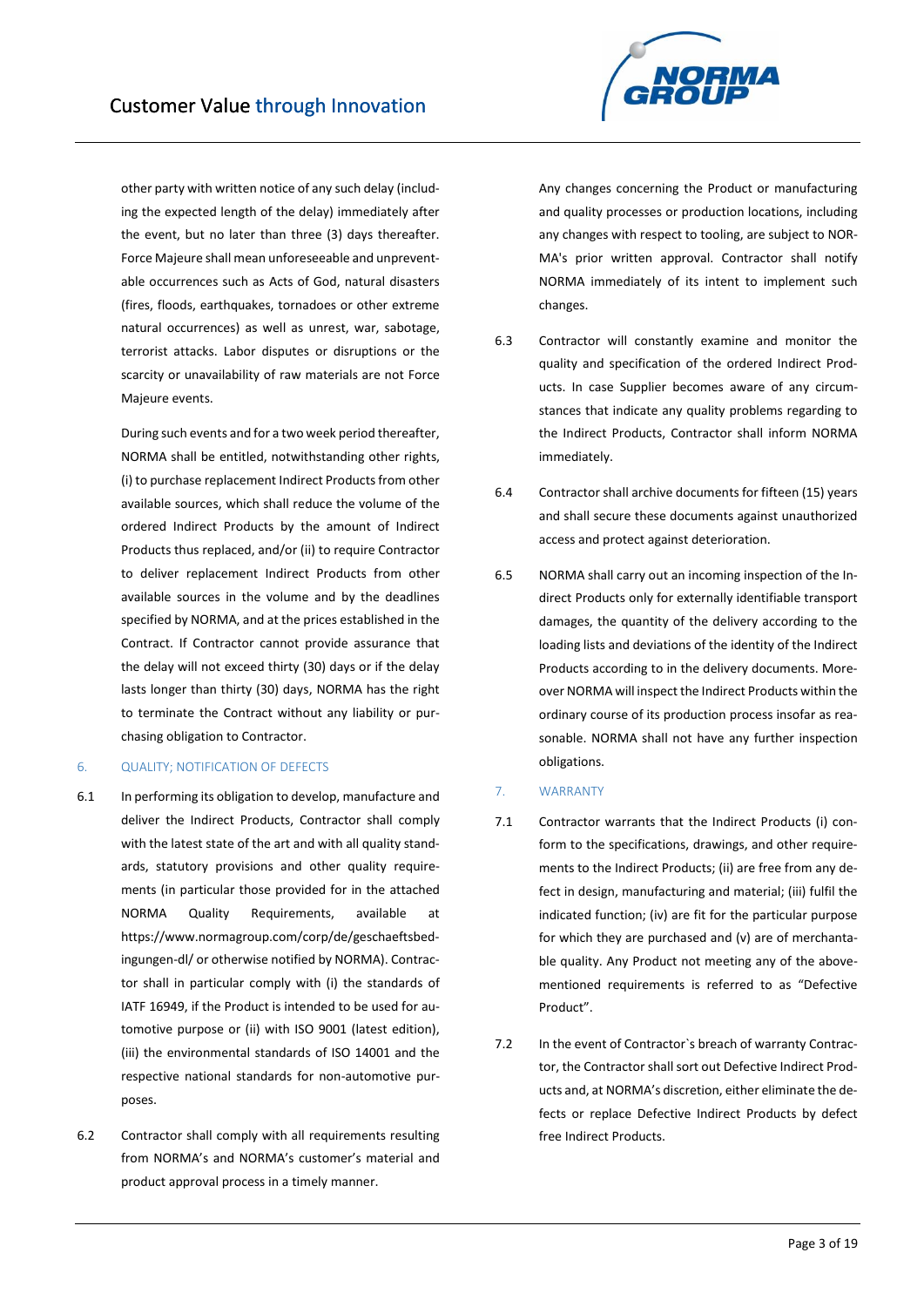If Contractor fails to remedy the defect promptly or a remedy of the defect by Contractor is not possible or reasonable, in particular for technical or logistic reasons, especially when the Product was incorporated in another product, NORMA may (either by itself or by a third party) rectify the defect at Contractor's cost and risk.

Contractor shall reimburse all cost and expenses incurred by the breach of warranty, in particular transport, handling, material and labour cost and cost of other parts that are no longer usable (including cost of dismantling, installation and assembly).

7.3 The limitation period for claims for defects shall be 60 months, from the date of delivery of the Product.

> In case statutory law provides for longer limitation periods, such longer periods shall prevail.

- 7.4 In the case of replacement delivery, the limitation period shall commence anew from the time of replacement.
- 7.5 Contractor shall ensure, and shall be liable to NORMA that the Indirect Products are free from defects in title and free from any intellectual property rights of third parties (including patents, copyrights or other intellectual property rights). Contractor shall review and inform NORMA in writing of any of its own patent rights, copyrights and other intellectual property rights, if any, incorporated in the Indirect Products or Tools used for the manufacture of the Indirect Products.

## 8. LIABILITY

- 8.1 Contractor shall indemnify and compensate NORMA for any cost and expenses arising out of a breach by Contractor of its obligations under or in connection with a Contract.
- 8.2 If any third party asserts any claim against NORMA for violation of applicable law, including without limitation, health, safety, environmental, export control, anti-corruption or any other regulatory requirements that is attributable to any acts or omissions by Contractor, Contractor shall hold harmless, indemnify and defend NORMA against such claims.

## 9. INTELLECTUAL PROPERTY RIGHTS

- 9.1 Contractor shall indemnify and hold NORMA harmless as well as its customers against any cost or expenses and any third party claims asserted due to an infringement by the Indirect Products of patent rights, copyrights or other intellectual property rights. Further claims for defects shall not be affected thereby.
- 9.2 In the event that the Indirect Products infringe patent rights, copyrights or other intellectual property rights of third parties, Contractor shall use its best efforts to place NORMA in a position to use the Indirect Products without infringing such intellectual property rights of third parties.

## 10. LUBRICANTS/ CHEMICAL SUBSTANCES

Contractor shall, in case of the delivery of a substance or a mixture of substances within the meaning of statutory regulations, be aware of and will observe the provisions of the above-mentioned regulations in the currently valid version. In the event that the order constitutes the delivery of an article within the meaning of the abovementioned Regulation, Contractor will observe the above-mentioned Regulation. Any infringement of this provision shall entitle NORMA to refuse the Product.

## 11. TERMINATION OF CONTRACT

- 11.1 NORMA may terminate a Contract, in full or in part, with immediate effect for cause, with an appropriate prior notice, without any liability or compensation obligation to Contractor. In particular, a cause for termination includes, but not limited to, the following events:
	- a) Contractor commits a breach of any of its obligations under a Contract and fails to remedy such breach within 30 days after written notice;
	- b) Supplier repeatedly delivers Defective Indirect Products after written notice of NORMA;
	- c) Contractor becomes insolvent, or bankruptcy or insolvency proceedings of any nature are have been filed against Contractor or any execution measures have been initiated against Contractor which have not been cancelled within one month (e.g. cancellation of seizure);

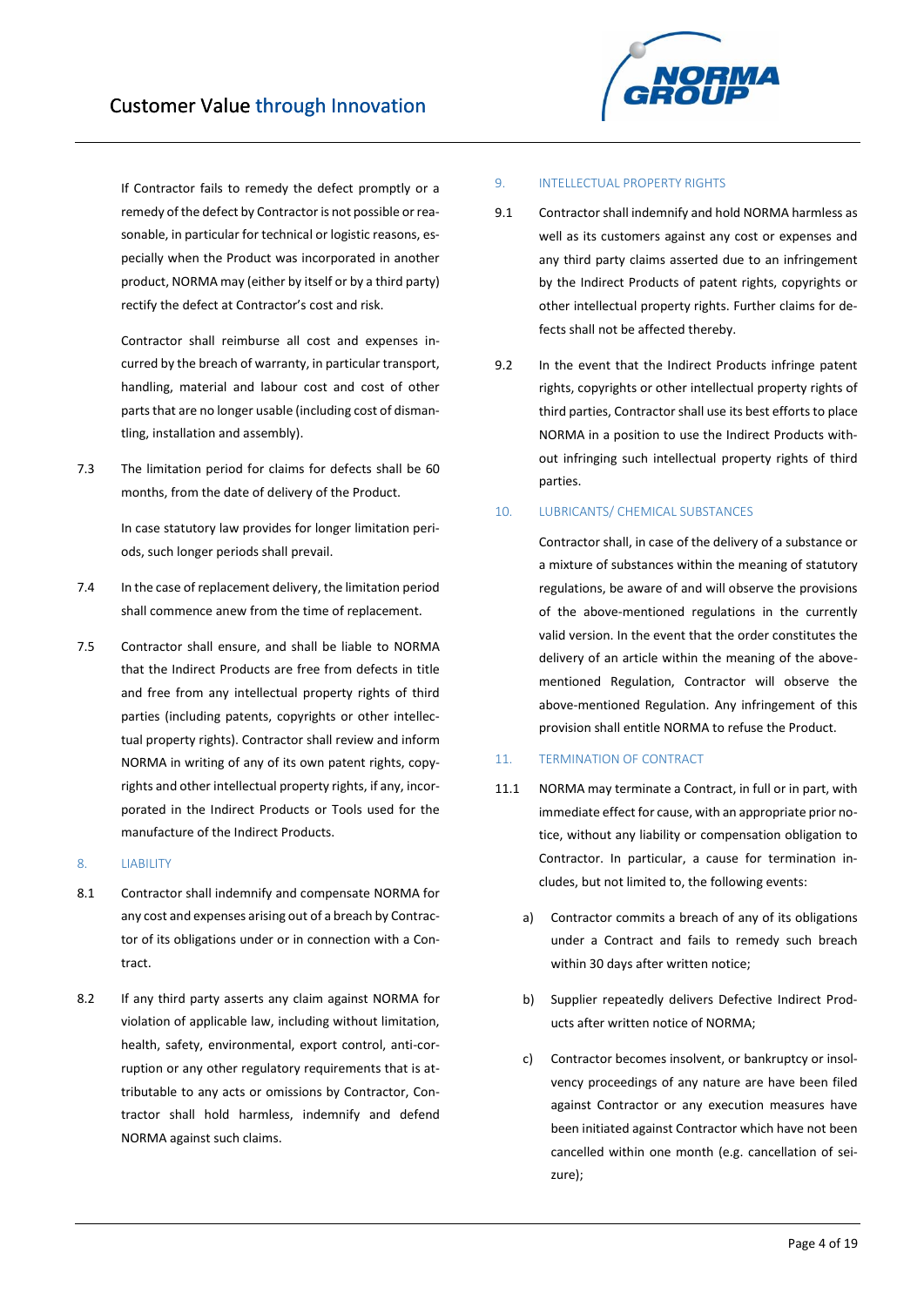

## 12. CONFIDENTIALITY AND PUBLIC ANNOUNCEMENTS

- 12.1 "Confidential Information" shall mean all technical, commercial or other business related documents and information, in particular drawings, plans, specifications, technical data, test results, samples, processes data, calculation, and other Information relating to Goods which NORMA orally or in writing makes available to Contractor.
- 12.2 Contractor shall treat Confidential Information strictly confidential and shall not disclose Confidential Information to a third party, without NORMA's prior written approval. Contractor shall treat Confidential Information in the same way as its own confidential information, but at least with the due care of a prudent businessman. Disclosure of Confidential Information to subcontractor, subsuppliers, employees, agents or representatives is permitted only to the extent necessary for the performance of Contractor's contractual obligations in relation to NORMA and subject to the recipient shall be bound by the same confidentiality obligations as set forth herein.
- 12.3 The confidentiality obligations shall not apply for information, that
	- a) was publicly known or lawfully known to Contractor prior to disclosure by NORMA to Contractor;
	- b) Contractor lawfully obtained from a third party without any obligation of confidentiality undertaking towards NORMA;
	- c) became known to Contractor without violation of these provisions or any other regulations on the protection of NORMA's business secrets or which are or were publicly known; or
	- d) Contractor is obligated to disclose based on statutory, official or judicial requirements, in which case Contractor shall inform NORMA prior to such disclosure and shall restrict as far as possible the extent of such disclosure.
- 12.4 Confidential Information shall remain the property of NORMA and may neither be copied nor reproduced without NORMA's prior written approval unless required

for the performance of Contractor's contractual obligations in relation to NORMA. At NORMA's request Confidential Information shall be returned to NORMA or destroyed.

- 12.5 Contractor may not make public announcements on or otherwise publicly refer to the contractual relationship without NORMA's prior written approval.
- 12.6 The foregoing obligations shall survive the expiration or termination of a Contract for five years thereafter.
- 13. SET-OFF AND RIGHT OF RETENTION

Contractor shall only be entitled to assert set-off rights and rights of retention with counterclaims derived from the same Contract that are either uncontested or have been recognised by final judgement.

### 14. ASSIGNMENT

Without NORMA's prior written approval, Contractor shall not assign its rights and obligations under a Contract, neither in part nor in whole. NORMA may assign its rights and obligations, notably to its affiliated companies.

#### 15. COMPLIANCE

- 15.1 Contractor shall comply with all applicable laws, including without limitation, health, safety, environmental, export control, anti-corruption or any other regulatory requirements.
- 15.2 Contractor shall observe the "**NORMA Supplier Code of Conduct"** as well as the "**NORMA-Group Anti-Corruption and Anti-Money-Laundering Contractual Provisions**" (available on https://www.normagroup.com/norma.nsf/id/CR-Compliance-Policies\_DE) as amended from time to time by NORMA.

Contractor must ensure that its subcontractors are also obliged to comply with the provisions listed in this Section. In case of a breach of this obligation NORMA may terminate a Contract, in full or in part, with immediate effect for cause, with an appropriate prior notice, without any liability or compensation obligation to Contractor according to Number 11.1.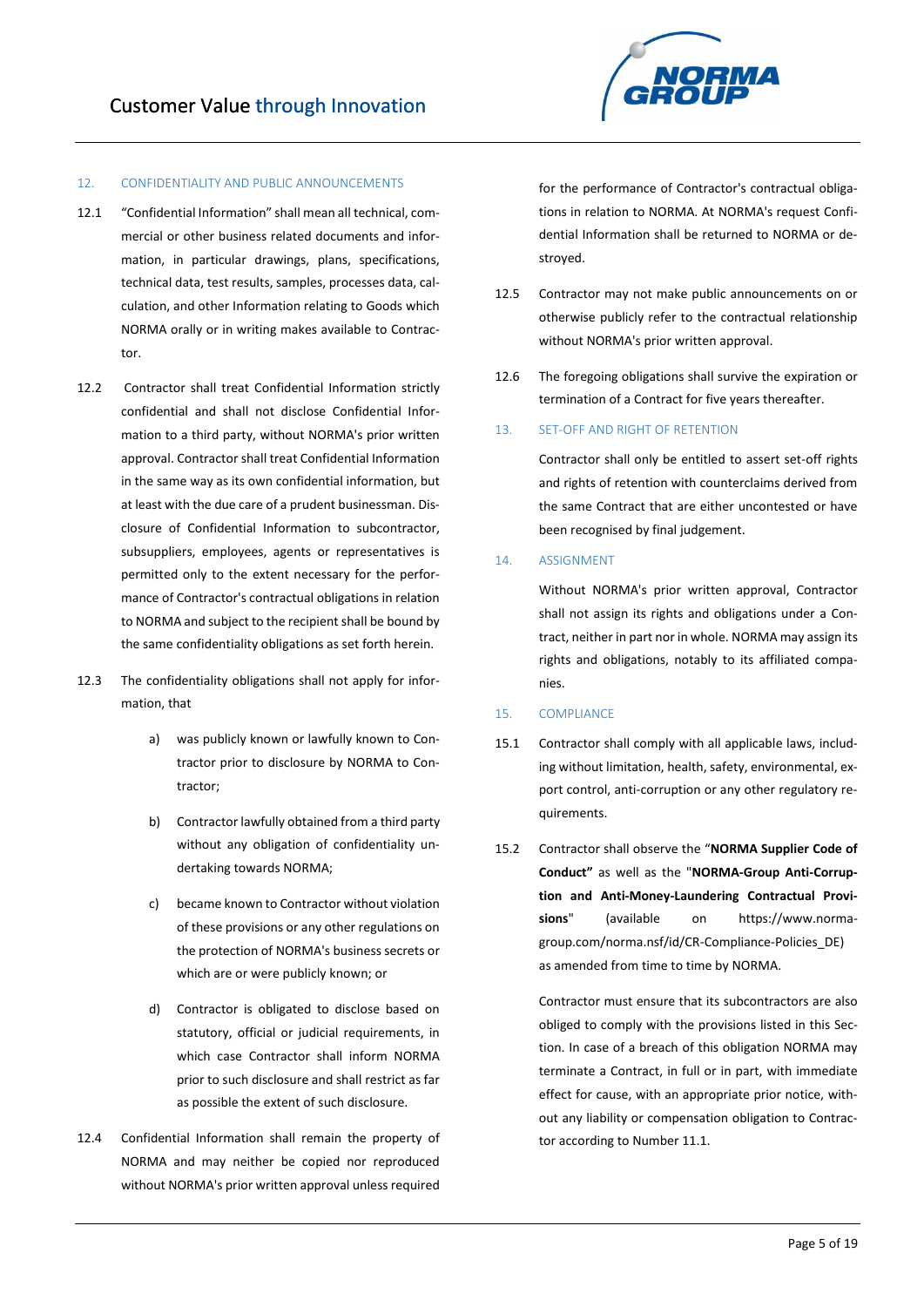

## 16. C-PARTS

For C –Parts additionally to these Purchase Terms the General Terms and Conditions of Purchase for Production Material of NORMA shall also apply, available at [https://www.normagroup.com/corp/en/downloads](https://www.normagroup.com/corp/en/downloads-terms-conditions/)[terms-conditions/](https://www.normagroup.com/corp/en/downloads-terms-conditions/) In case of contradictions the General Terms and Conditions of Purchase for Production Material of NORMA shall prevail.

C-Parts shall mean products used in the production of serial products.

## 17. PERFORMANCE OF WORKS AND SERVICES

- 17.1 The Contractor is committed to perform the works and services set forth in the order. The Contractor is committed to have the service performance executed by personnel having the necessary qualification and aptitude for a proper execution of the performance. The Contractor shall be entitled, in coordination with NORMA, to replace an appointed person by another person having the same qualification. The intervention of sub-suppliers is permitted only with prior written consent of NORMA.
- 17.2 The Contractor shall inform NORMA in regular intervals about the progress of his service performance and shall be continuously in coordination with NORMA. In case of dissents, NORMA shall have the power to decide.
- 17.3 The Contractor shall perform the works and services on the basis of his special know-how and with highest possible care in accordance with the newest state of art and technology, considering thereby the principles customary in this branch of business.
- 17.4 A Contract for works and services shall not be deemed an employment contract. Contractor shall be responsible for social security and tax contributions and shall indemnify and hold harmless NORMA from any obligations to this regard. Contractor is free to work for third parties and shall provide NORMA on request with written confirmation of that other party.
- 17.5 The works and services shall be provided under the responsible management of Contractor. For the employ-

ees employed by Contractor within the scope of the Contract, Contractor shall retain the sole authority to issue technical, personnel and disciplinary directives.

17.6 NORMA shall be entitled to terminate any contract on works and services at any time without giving reason within a reasonable notice period depending on the duration of the works and services, however not exceeding three months.

#### 18. MISCELLANEOUS

- 18.1 Unless otherwise agreed in writing, all legal relations, especially but not exclusively the validity, interpretation, execution and termination as well as all rights and claims regarding the contract between Norma and Contractor, shall be governed exclusively by the laws of the country in which NORMA's place of business is located. The United Nations Convention On Contracts For The International Sale Of Goods (CISG) and the conflict regulations regarding private international law are expressly excluded.
- 18.2. The place of jurisdiction shall be the competent court at NORMA's principle place of business. At its own discretion, NORMA may also sue Contractor at a court of law at Contractor`s place of business.
- 18.3 If one of the provisions of these Purchase Terms should be or become invalid, the validity of the remaining provisions shall not be affected hereby. The parties hereto are obliged to agree upon a provision to replace the invalid provision that approximates as closely as possible the economic intent of the invalid provision.
- 18.4 The rights and remedies of NORMA set forth in this Purchase Terms shall be in addition to any other rights and remedies provided by statutory law. The failure or delay by NORMA to exercise any rights or remedies hereunder shall not be deemed as a waiver thereof, or preclude the exercise of any other rights or remedies.

\_\_\_\_\_\_\_\_\_\_\_\_\_\_\_\_\_\_\_\_\_\_\_\_\_\_\_\_\_\_\_\_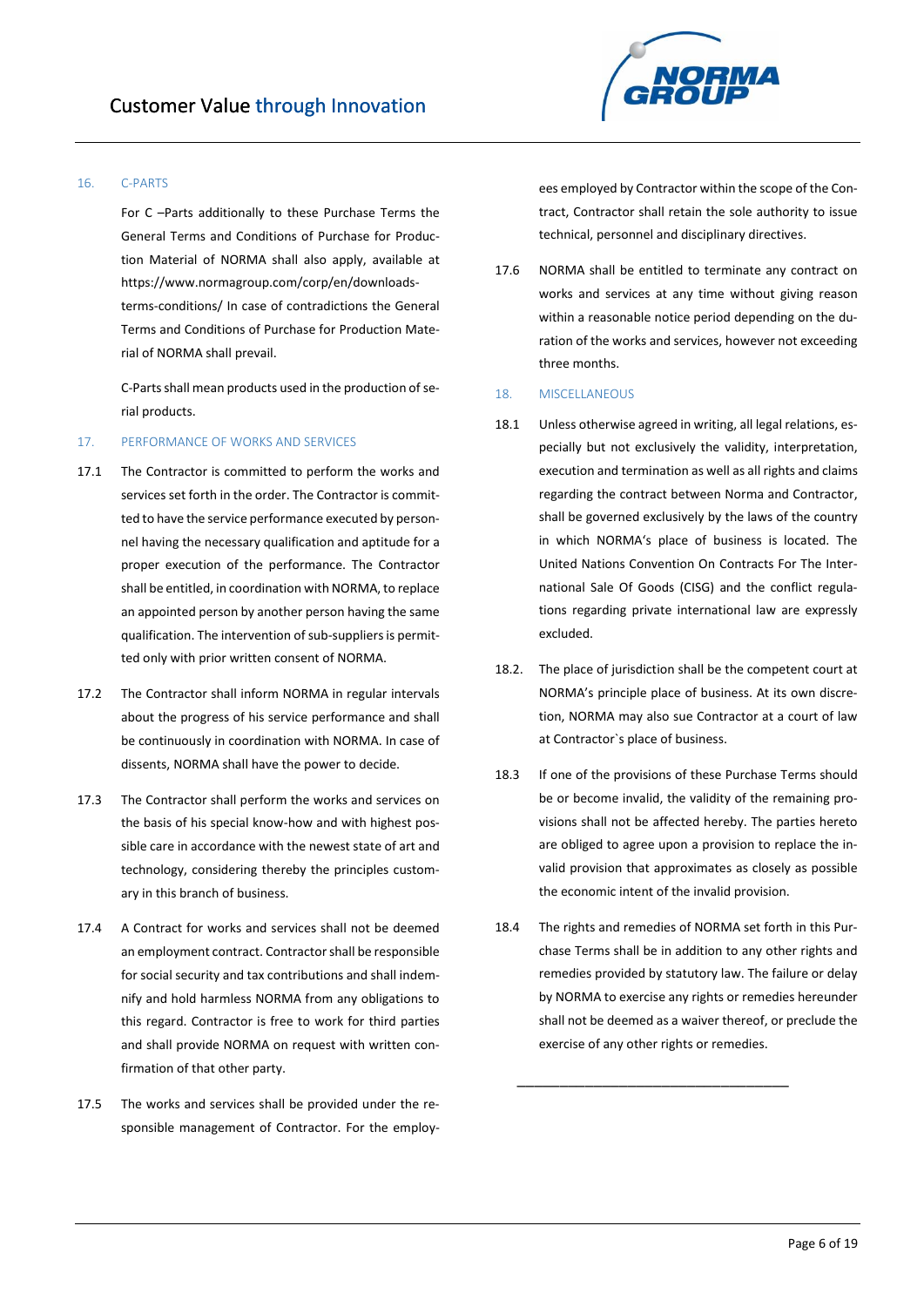# Special Provisions for NAFTA Region (United States of America, Mexico and Canada)

The special provisions for NAFTA Region constitute an addendum to the GENERAL TERMS AND CONDITIONS OF PURCHASE FOR INDIRECT MATERIAL AND SERVICES for Purchase Orders placed by NORMA Michigan, NORMA Pennsylvania, NORMA Group Mexico or any other company of the NORMA Group having its principle place of business in the NAFTA region. To the extent that changes are made to the GTCP in the following sections, these shall take precedence over the respective section in the GTCP. All other provisions of the GTCP shall remain unaffected hereby.

The following sections are amended solely in the respects set forth hereinafter:

## 2. CONTRACT, PURCHASE ORDER

#### **Section 2.1 shall be supplemented as follows:**

This Contract sets forth the exclusive terms and conditions under which Supplier will sell and NORMA will purchase the Products described herein for the period(s) specified in this Contract. Terms and conditions proposed by Supplier that are different from or in addition to the provisions of this Contract are expressly rejected by NORMA and are not a part of this Contract, and Supplier's acceptance is expressly limited to the terms of this Contract. This Contract constitutes the entire agreement between Supplier and NORMA with respect to the matters contained herein and supersedes all prior or contemporaneous oral or written agreements, representations and/or communications. This Contract may be modified only by an amendment agreed by both parties.

## 3. PRICES AND TERMS OF PAYMENTS

3.3 Except as otherwise provided in these Terms, Buyer will pay proper invoices on the payment terms stated in the Order or an Agreement, if any. Such payment terms apply to the date Supplies are received at the facility designated by Buyer or, in the case of services, the date that Buyer receives Seller's invoice following completion of the services. If no payment term appears on the Order or in an Agreement, Buyer will pay Seller for the Supplies on net sixty (60) days. Invoices for tooling must be issued only as approved, as provided in the Order. Buyer may withhold payment pending receipt of evidence, in the form and detail requested by Buyer, of the absence of any liens, encumbrances, or claims on Supplies provided under the Order. Payment will be made in the currency expressly stated in the Order; if no such currency is noted, payment will be made in U.S. Dollars. Payment will be made by mailing on or before the due date unless otherwise expressly agreed by Buyer.

#### 8. LIABILITY, RECALL, INSURANCE

### **Section 8.1 shall be replaced as follows:**

8.1 The rights and remedies reserved to NORMA in a Contract are cumulative with, and additional to, all other rights and remedies of NORMA under applicable law or in equity. Without limiting the foregoing, in the event that any Products fail to conform to the warranties set forth in a Contract or the product specifications incorporated by reference in a Contract, or if Supplier otherwise breaches any of its obligations under a Contract, NORMA will be entitled to recover from Supplier any and all damages, including, without limitation, any direct, indirect, incidental and consequential damages and all legal and other professional fees and costs incurred by NORMA as a result of such breach or failure, including, without limitation, costs, expenses and losses incurred by NORMA resulting from (a) inspecting, sorting, testing, repairing or replacing Defective Products or nonconforming deliveries; (b) production interruptions; (c) recall campaigns or other corrective service actions; or (d) personal injury, including death, or property damage.

> Supplier will indemnify, defend and hold harmless NORMA against any liability, claim, demand and expense (including, without limitation, legal and other professional fees) arising from or relating to any failure of Supplier to fully perform any of its obligations under a Contract.

**A new section 8.5 shall be added as follows:**

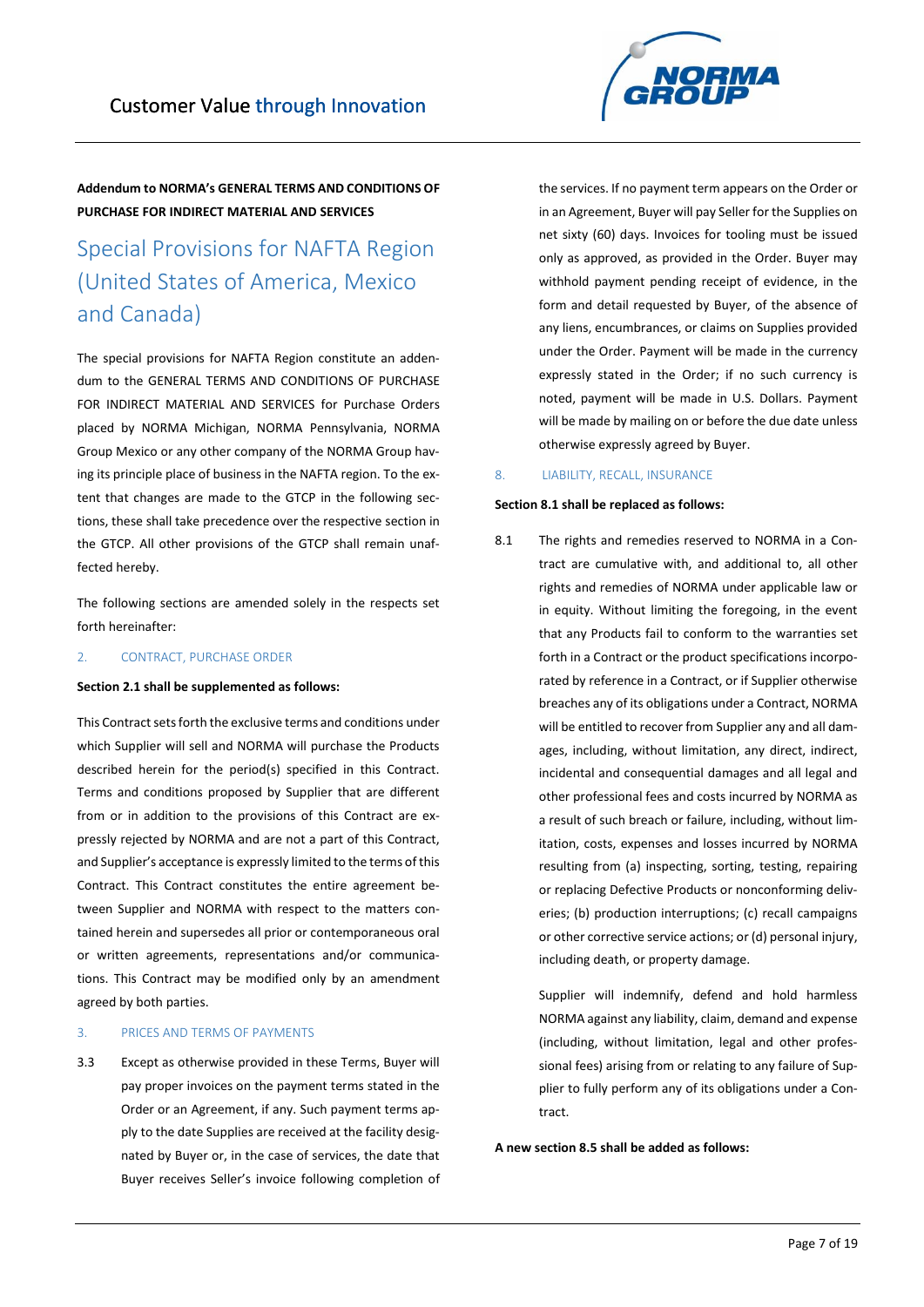

8.5 Supplier acknowledges and agrees that money damages will not be a sufficient remedy for any actual or threatened breach of a Contract by Supplier and that, in addition to all other rights and remedies that NORMA may have, NORMA will be entitled to specific performance and temporary, preliminary and permanent injunctive relief in connection with any action to enforce a Contract, without any requirement of a bond or other security to be provided by NORMA.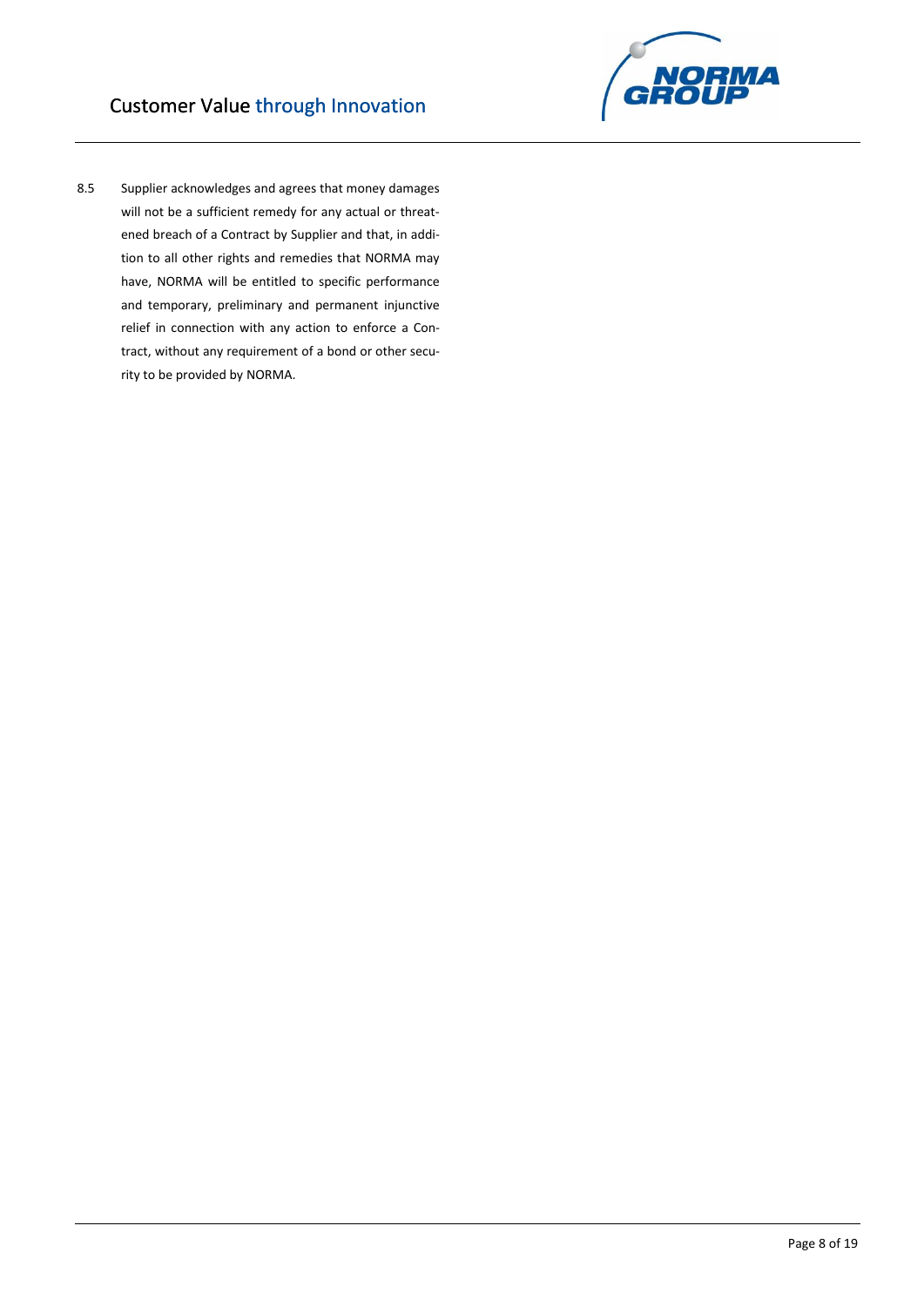

## **Additional Provisions for Mexico:**

Solely in the event the NORMA´s place of business is located in Mexico the following new Section shall be added to the Purchase Terms:

## 15. COMPLIANCE

## **A new section 18.3 shall be added as follows:**

15.3 The Supplier recognizes that it is an independent contractor and in accordance with Article 13 of the Mexican Federal Labor Law, it has own and sufficient elements to comply with its obligations with respect to its workers, employees and representatives. The Supplier shall unconditionally assume the responsibilities of an employer, and therefore all its representatives, workers, and employees involved in the production of Products or execution of services under a Contract, shall exclusively depend on the Supplier, who will be solely responsible for the work contracts, the salary payments and other benefits, as well as for fees to be paid to the Mexican Social Insurance Company (IMSS), the National Fund of Living for Workers (INFONAVIT), the Pension Savings System (SAR), and taxes related thereto. In particular Supplier does not approve the forced labor, child work, disciplinary abuses or any other violation to the local laws, as well as any harassment and discrimination, attempts to the security and health of the employees, out law salaries and benefits, abuses of the freedom of association and working hours.

> Even when the Supplier is working inside the facilities of NORMA, NORMA shall not be held responsible for any claims caused by such working relationship. The Supplier agrees and undertakes to indemnify and hold the NORMA safe and harmless from any claims, including labor claims, brought against the NORMA by the representatives, workers and employees involved in the production of Products or execution of services under a Contract, whether directly employed by the Supplier or by any third party.

\_\_\_\_\_\_\_\_\_\_\_\_\_\_\_\_\_\_\_\_\_\_\_\_\_\_\_\_\_\_\_\_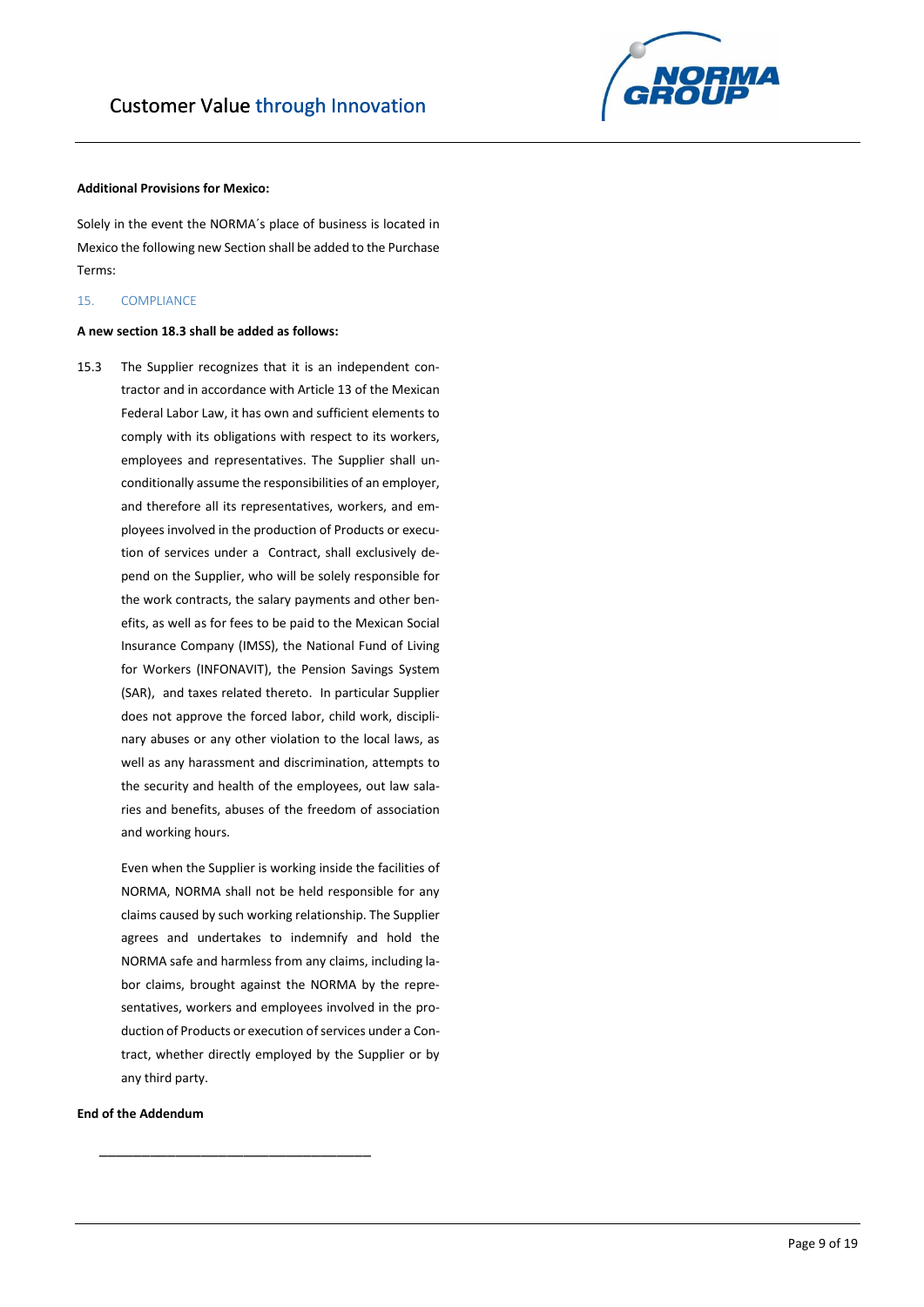

## Special Provisions for Brazil

The special provisions for Brazil constitute an addendum to the GENERAL TERMS AND CONDITIONS OF PURCHASE FOR INDIRECT MATERIAL AND SERVICES for Purchase Orders placed by NORMA do Brasil Sistemas de Conexão Ltda or any other company of the NORMA Group having its principle place of business in Brazil. To the extent that changes are made to the GTCP in the following sections, these shall take precedence over the respective section in the GTCP. All other provisions of the GTCP shall remain unaffected hereby.

The following sections are amended solely in the respects set forth hereinafter:

## 3. PRICES AND TERMS OF PAYMENTS

## **Section 3.3 shall be replaced as follows:**

3.3 Unless otherwise agreed in writing, payment shall be made within 90 days of the later of delivery of the Products and receipt of the invoice. For deliveries including installation or assembly or in the case of other works or services to be performed by the Supplier in relation to the delivery of the Products, the payment periods shall not start before the time of acceptance of the works or services by NORMA.

### 8. LIABILITY, RECALL, INSURANCE

## **Section 8.1 shall be replaced as follows:**

8.1 Without restrictions of any other indemnification provisions provided by law, the Supplier will defend, indemnify and exempt NORMA, its successors, assignees and third party from any loss, damage, fine, penalty, judicial or extrajudicial lawsuit, expense, worker's compensation or other liability due to any illegal act, propriety damage, physical injury, damage caused by the act or any other damage resulting from any breach by Supplier of its obligations under or in connection with the Contract or related to any Defective Product, whereas, however, the Supplier will not be held responsible insofar as a liability

is solely and exclusively caused by negligence or intended bad conduct by NORMA, its representatives or employees.

\_\_\_\_\_\_\_\_\_\_\_\_\_\_\_\_\_\_\_\_\_\_\_\_\_\_\_\_\_\_\_\_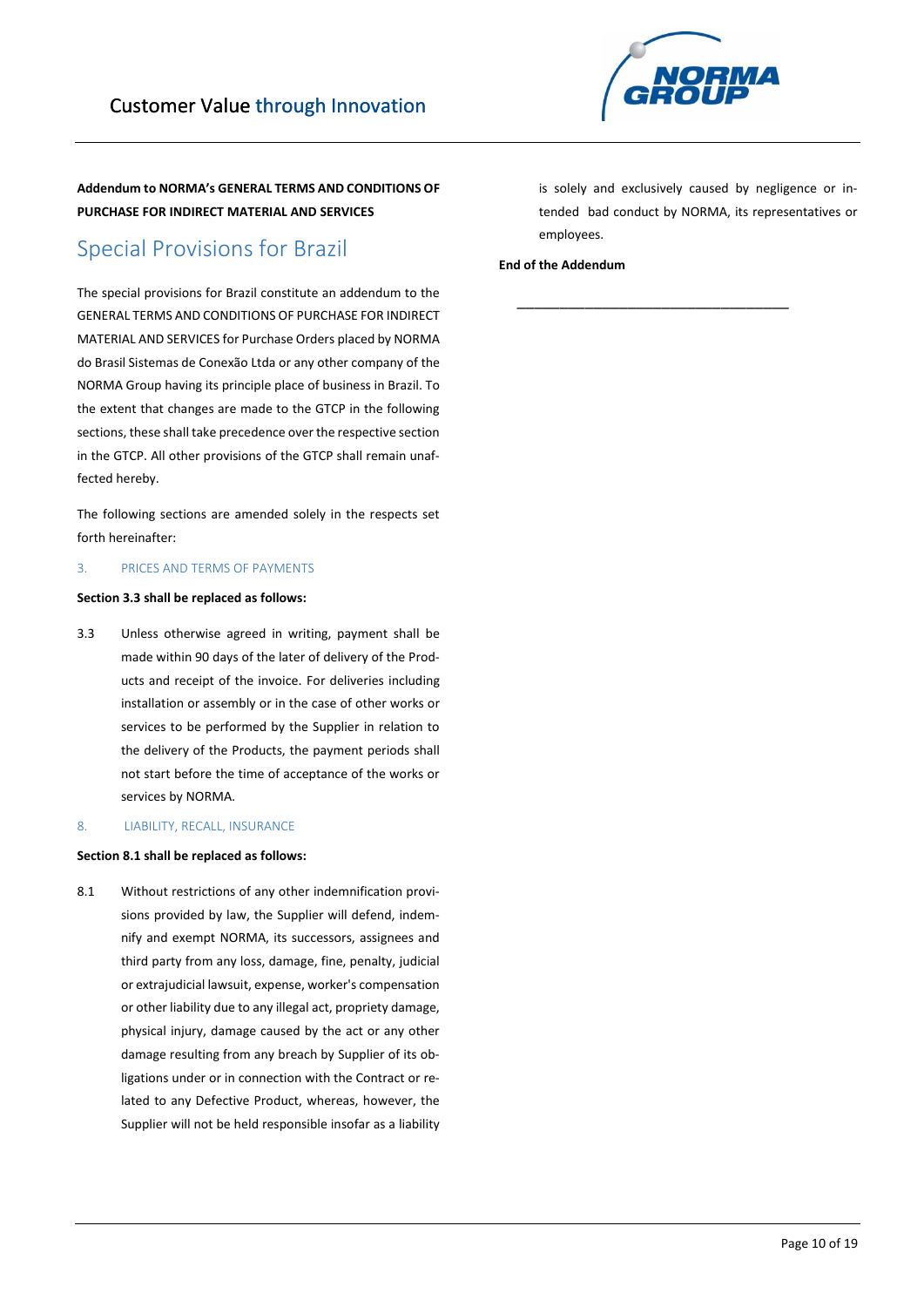**NORMA** 

**Addendum to NORMA's GENERAL TERMS AND CONDITIONS OF PURCHASE FOR INDIRECT MATERIAL AND SERVICES** 

## Special Provisions for China

The special provisions for China constitute an addendum to the GENERAL TERMS AND CONDITIONS OF PURCHASE FOR INDIRECT MATERIAL AND SERVICES for Purchase Orders placed by NORMA China Co., Ltd., NORMA EJT (Changzhou) Co., Ltd. or any other company of the NORMA Group having its principle place of business in People's Republic of China. To the extent that changes are made to the GTCP in the following sections, these shall take precedence over the respective section in the GTCP. All other provisions of the GTCP shall remain unaffected hereby.

The following sections are amended solely in the respects set forth hereinafter:

## 3. PRICES AND TERMS OF PAYMENTS

## **Section 3.3 shall be replaced as follows:**

3.3 Unless otherwise agreed in writing, payment shall be made within 90 days of the later of delivery of the Products and receipt of the invoice. For deliveries including installation or assembly or in the case of other works or services to be performed by the Supplier in relation to the delivery of the Products, the payment periods shall not start before the time of acceptance of the works or services by NORMA.

## 8. LIABILITY, RECALL, INSURANCE

## **Section 8.1 shall be replaced as follows:**

8.1 Without restrictions of any other indemnification provisions provided by law, the Supplier will defend, indemnify and exempt NORMA, its successors, assignees and third party from any loss, damage, fine, penalty, judicial or extrajudicial lawsuit, expense, worker's compensation or other liability due to any illegal act, propriety damage, physical injury, damage caused by the act or any other damage resulting from any breach by Supplier of its obligations under or in connection with the Contract or related to any Defective Product, whereas, however, the Supplier will not be held responsible insofar as a liability

is solely and exclusively caused by negligence or intended bad conduct by NORMA, its representatives or employees.

## 9. INTELECTUAL PROPERTY RIGHTS

## **A new section 9.3 shall be added as follows:**

9.3 Intellectual property rights of NORMA shall remain the property of NORMA. No right or license, either express or implied, under any patent, trademark or copyright is granted to the Supplier under these Purchase Terms. Where the Products are customised to NORMA in accordance with NORMA's intellectual property, none of such Products or documents manufactured by the Supplier in accordance with such intellectual property may be made available to third parties without NORMA's prior written approval. Rights of intellectual property that subsist in the customised Products, to the extent that they are made on the basis or by incorporation of any of NORMA's intellectual property, shall be vested in NORMA.

## 18. MISCELLANEOUS

#### **Section 19.1 and 19.2 shall be replaced as follows:**

- 18.1 These Purchase Terms shall be governed by the laws of the PRC (the "Applicable Law") to the exclusion of the United Nations Convention on Contracts for the International Sale of Goods (CISG).
- 18.2 Any dispute arising in connection with this Purchase Terms shall be settled first through friendly consultations between the parties. If within thirty (30) days following the date on which such notice to request consultation is given, the dispute cannot be settled through consultations, either party may submit the dispute to arbitration in accordance with this Clause. The parties agree that arbitration shall be conducted in Shanghai before the China International Economic and Trade Arbitration Commission ("CIETAC"), Beijing Commission in accordance with CIETAC Arbitration Rules then in force, and as amended by this Clause 19. The arbitration proceedings shall be conducted in the English language.

The arbitration award shall be final and binding on the parties, and the parties agree to be bound thereby and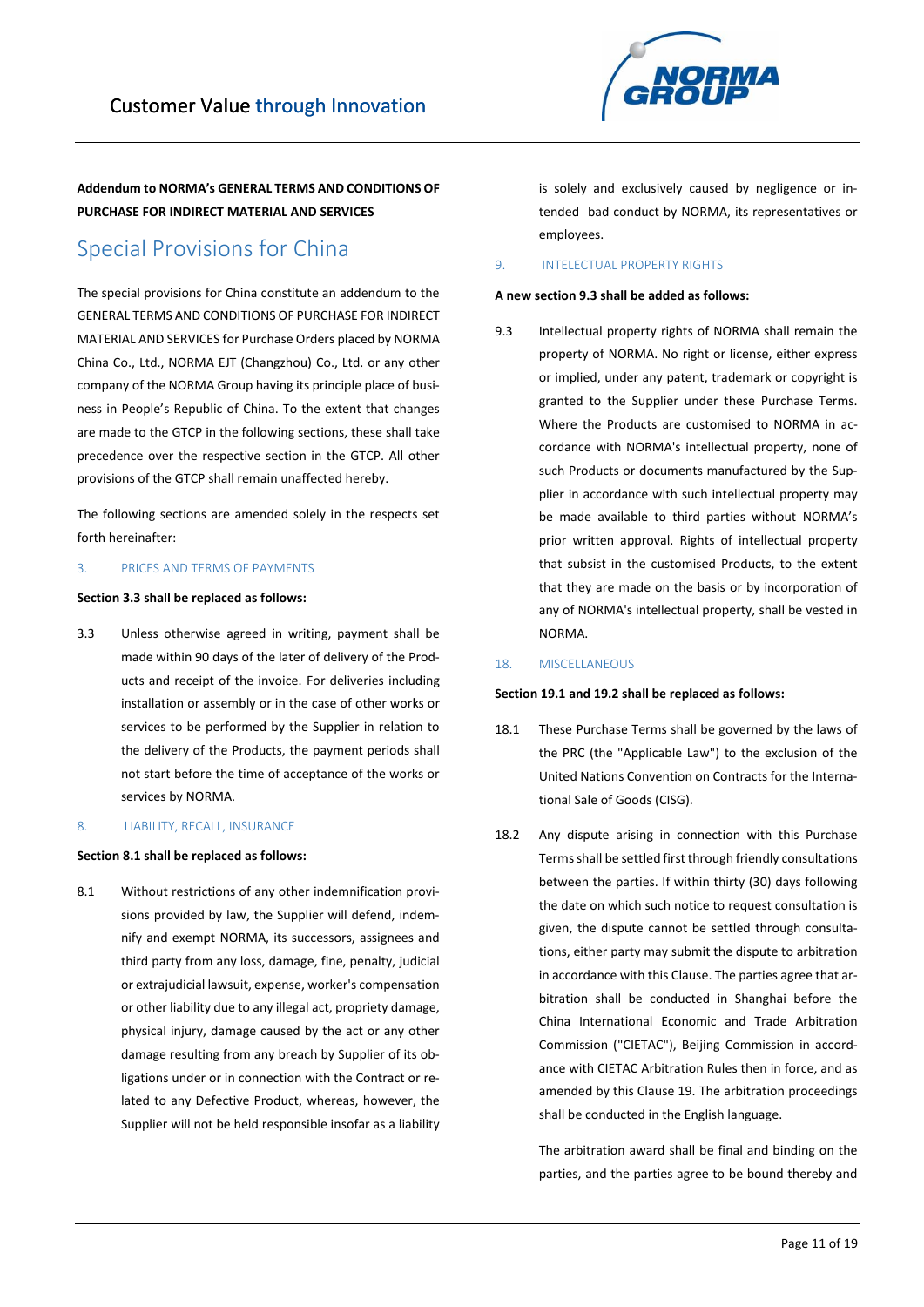

to act accordingly. Judgment upon any arbitral award may be entered in any court having jurisdiction over the party or parties against which the award has been rendered, or application may be made to any such court for judicial acceptance of the award and an order of enforcement, as the case may be. Each party expressly waives all rights to object thereto, including any defence of sovereign immunity and any other defence based on the fact or allegation that it is an agency or instrumentality of a sovereign state. All costs of arbitration (including but not limited to arbitration fees, costs of arbitrators and legal fees and disbursements) shall be borne by the losing party, unless otherwise determined by the arbitration tribunal. When any dispute occurs and is the subject of friendly consultations or arbitration, the parties shall continue to exercise their remaining respective rights and fulfil their remaining respective obligations under these Purchase Terms, except in respect of those matters under dispute.

## **End of the Addendum**

\_\_\_\_\_\_\_\_\_\_\_\_\_\_\_\_\_\_\_\_\_\_\_\_\_\_\_\_\_\_\_\_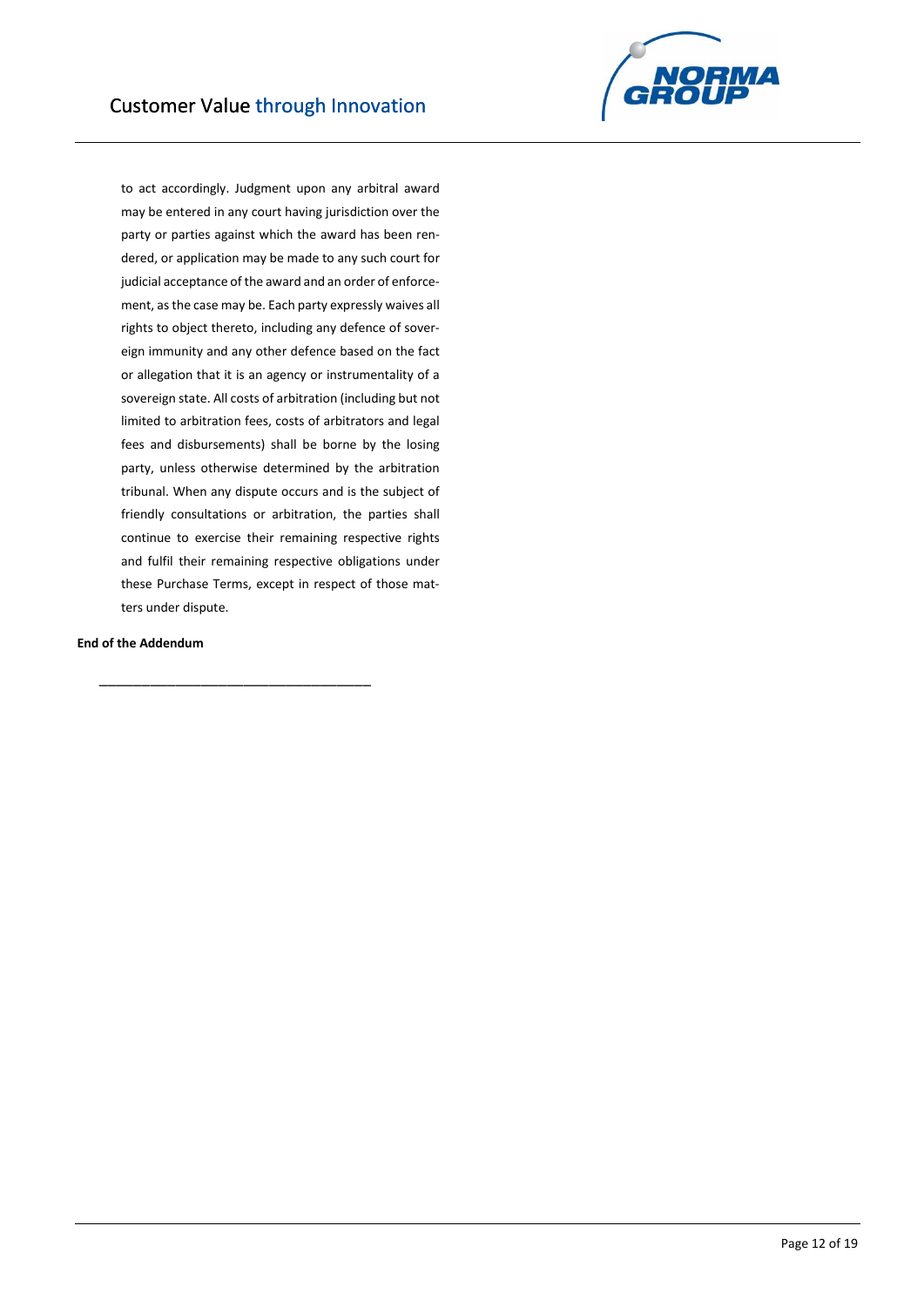

\_\_\_\_\_\_\_\_\_\_\_\_\_\_\_\_\_\_\_\_\_\_\_\_\_\_\_\_\_\_\_\_

**Addendum to NORMA's GENERAL TERMS AND CONDITIONS OF PURCHASE FOR INDIRECT MATERIAL AND SERVICES** 

**End of the Addendum**

# Special Provisions for Czech Republic

The special provisions for Czech Republic constitute an addendum to the GENERAL TERMS AND CONDITIONS OF PURCHASE FOR INDIRECT MATERIAL AND SERVICES for Purchase Orders placed by NORMA Czech, s.r.o. or any other company of the NORMA Group having its principle place of business in the Czech Republic. To the extent that changes are made to the GTCP in the following sections, these shall take precedence over the respective section in the GTCP. All other provisions of the GTCP shall remain unaffected hereby.

The following sections are amended solely in the respects set forth hereinafter:

## 3. PRICES AND TERMS OF PAYMENTS

### **Section 3.3 shall be replaced as follows:**

3.3 Unless otherwise agreed in writing, payment shall be made within 90 days of the later of delivery of the Products and receipt of the invoice. For deliveries including installation or assembly or in the case of other works or services to be performed by the Supplier in relation to the delivery of the Products, the payment periods shall not start before the time of acceptance of the works or services by NORMA.

## 8. LIABILITY, RECALL, INSURANCE

#### **Section 8.1 shall be replaced as follows:**

8.1 Without restrictions of any other indemnification provisions provided by law, the Supplier will defend, indemnify and exempt NORMA, its successors, assignees and third party from any loss, damage, fine, penalty, judicial or extrajudicial lawsuit, expense, worker's compensation or other liability due to any illegal act, propriety damage, physical injury, damage caused by the act or any other damage resulting from any breach by Supplier of its obligations under or in connection with the Contract or related to any Defective Product, whereas, however, the Supplier will not be held responsible insofar as a liability is solely and exclusively caused by negligence or intended bad conduct by NORMA, its representatives or employees.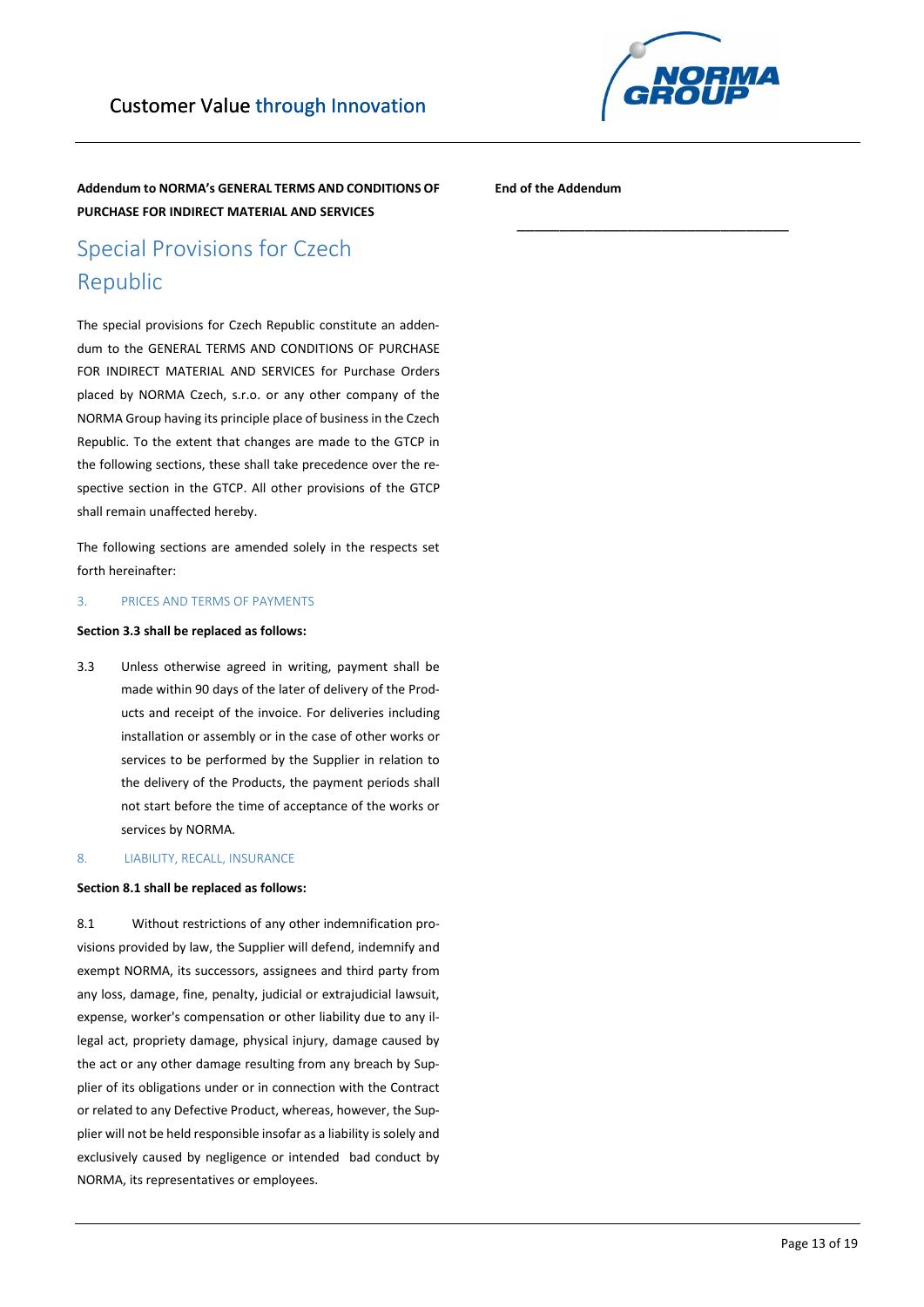

\_\_\_\_\_\_\_\_\_\_\_\_\_\_\_\_\_\_\_\_\_\_\_\_\_\_\_\_\_\_\_\_

**Addendum to NORMA's GENERAL TERMS AND CONDITIONS OF PURCHASE FOR INDIRECT MATERIAL AND SERVICES** 

**End of the Addendum**

## Special Provisions for France

The special provisions for France constitute an addendum to the GENERAL TERMS AND CONDITIONS OF PURCHASE FOR INDIRECT MATERIAL AND SERVICES for Purchase Orders placed by NORMA France S.A.S. or any other company of the NORMA Group having its principle place of business in France. To the extent that changes are made to the GTCP in the following sections, these shall take precedence over the respective section in the GTCP. All other provisions of the GTCP shall remain unaffected hereby.

The following sections are amended solely in the respects set forth hereinafter:

## 3. PRICES AND TERMS OF PAYMENTS

## **Section 3.3 shall be replaced as follows:**

3.3 Unless otherwise agreed in writing, payment shall be made within 90 days of the later of delivery of the Products and receipt of the invoice. For deliveries including installation or assembly or in the case of other works or services to be performed by the Supplier in relation to the delivery of the Products, the payment periods shall not start before the time of acceptance of the works or services by NORMA.

## 8. LIABILITY, RECALL, INSURANCE

## **Section 8.1 shall be replaced as follows:**

8.1 Without restrictions of any other indemnification provisions provided by law, the Supplier will defend, indemnify and exempt NORMA, its successors, assignees and third party from any loss, damage, fine, penalty, judicial or extrajudicial lawsuit, expense, worker's compensation or other liability due to any illegal act, propriety damage, physical injury, damage caused by the act or any other damage resulting from any breach by Supplier of its obligations under or in connection with the Contract or related to any Defective Product, whereas, however, the Supplier will not be held responsible insofar as a liability is solely and exclusively caused by negligence or intended bad conduct by NORMA, its representatives or employees.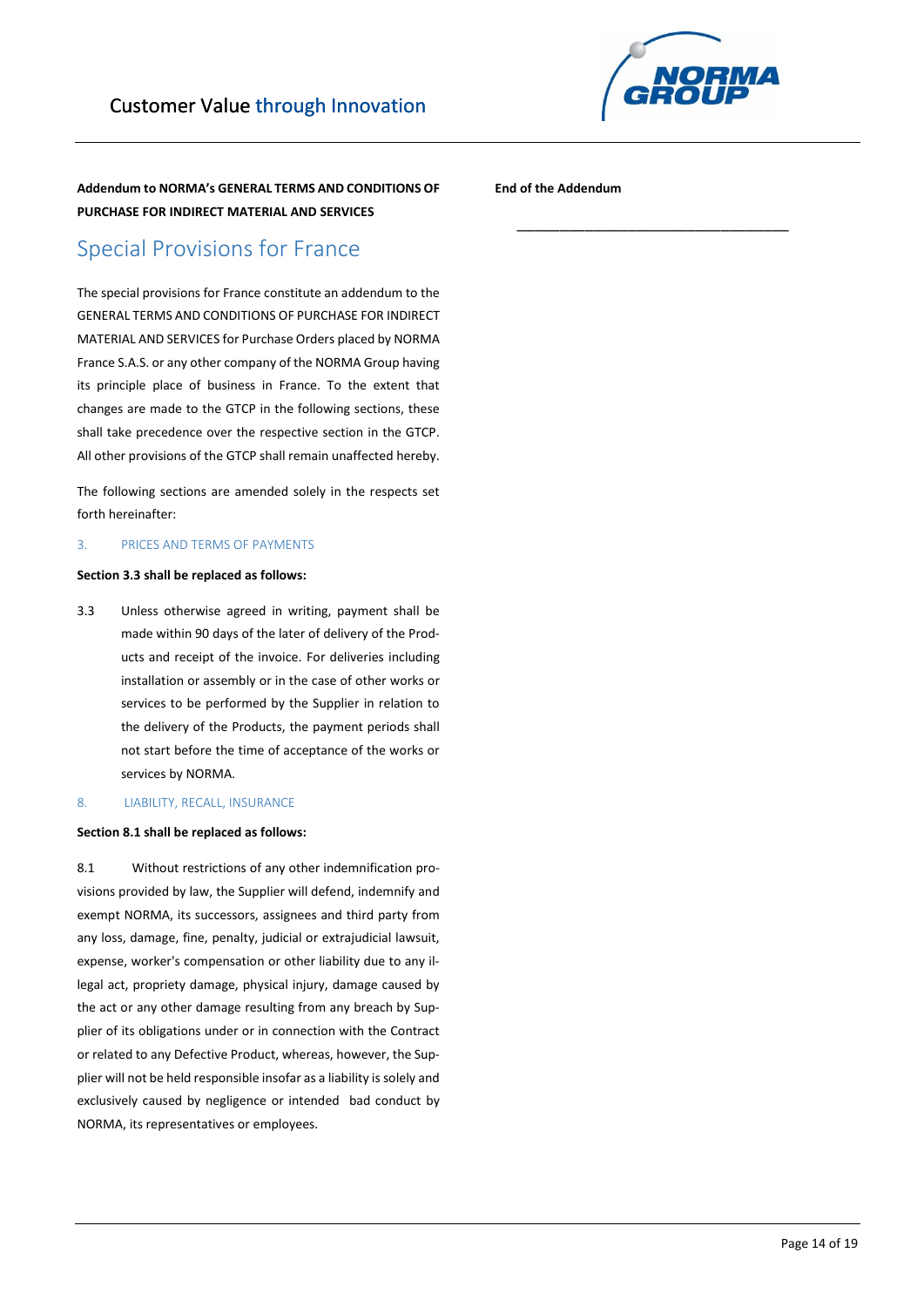

## Special Provisions for Germany

The special provisions for Germany constitute an addendum to the GENERAL TERMS AND CONDITIONS OF PURCHASE FOR INDI-RECT MATERIAL AND SERVICES for Purchase Orders placed by NORMA Germany GmbH, NORMA Distribution Center GmbH or any other company of the NORMA Group having its principle place of business in the Germany. To the extent that changes are made to the GTCP in the following sections, these shall take precedence over the respective section in the GTCP. All other provisions of the GTCP shall remain unaffected hereby.

The following sections are amended solely in the respects set forth hereinafter:

## 8. LIABILITY, RECALLS, INSURANCE

## **Section 8.1 shall be amended as follows:**

8.1 Supplier shall indemnify and compensate NORMA for any cost and expenses arising out of a breach by Supplier of its obligations under or in connection with a Contract. In case a liability of Supplier requires fault by law, Supplier shall be liable unless he acted without fault.

\_\_\_\_\_\_\_\_\_\_\_\_\_\_\_\_\_\_\_\_\_\_\_\_\_\_\_\_\_\_\_\_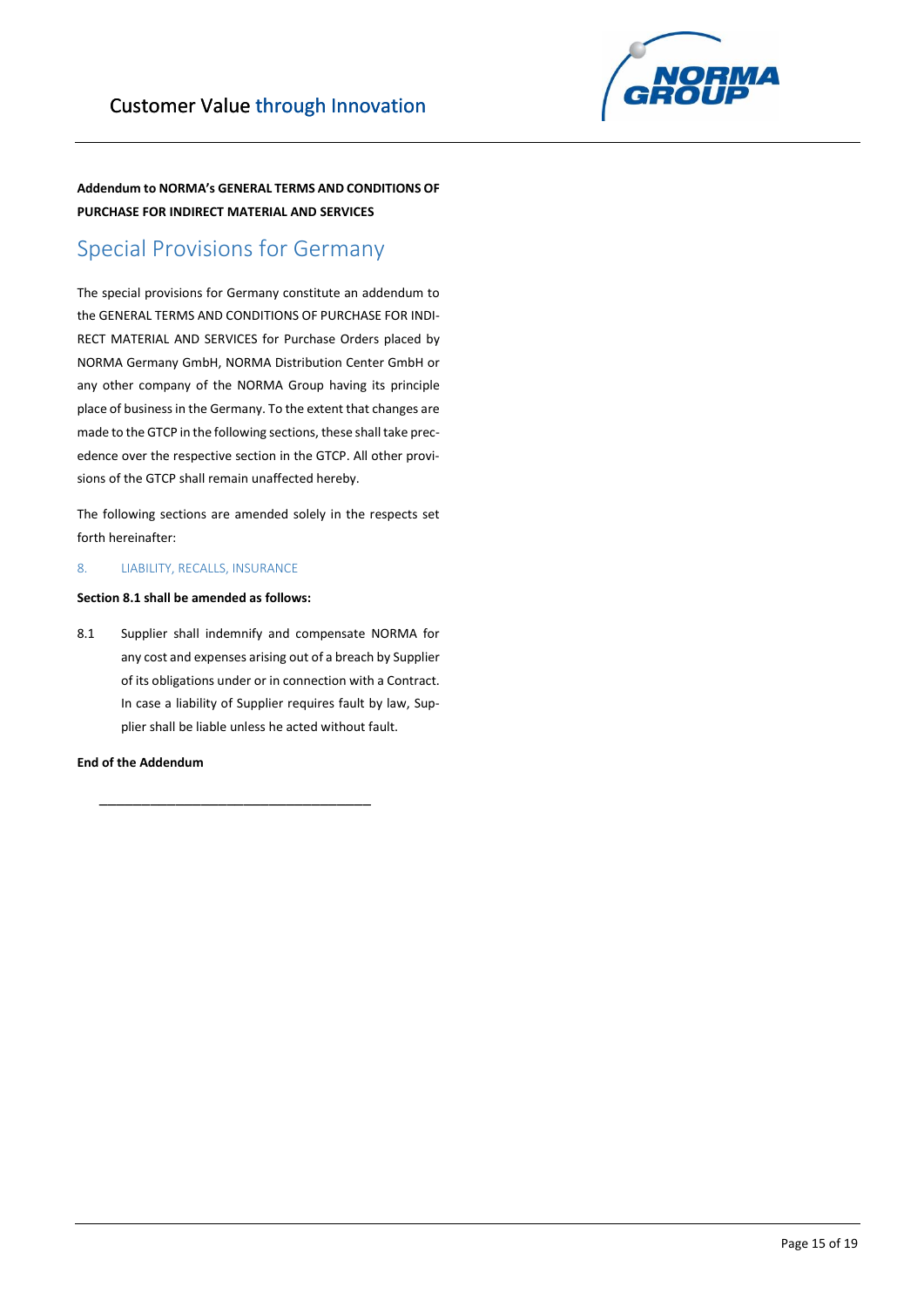

## Special Provisions for Portugal

The special provisions for Portugal constitute an addendum to the GENERAL TERMS AND CONDITIONS OF PURCHASE FOR INDI-RECT MATERIAL AND SERVICES for Purchase Orders placed by Lifial Indústria Metalúrgica de Águeda, Lda. or any other company of the NORMA Group having its principle place of business in Portugal. To the extent that changes are made to the GTCP in the following sections, these shall take precedence over the respective section in the GTCP. All other provisions of the GTCP shall remain unaffected hereby.

The following sections are amended solely in the respects set forth hereinafter:

## 3. PRICES AND TERMS OF PAYMENTS

## **Section 3.3 shall be replaced as follows:**

3.3 Unless otherwise agreed in writing, payment shall be made within 90 days of the later of delivery of the Products and receipt of the invoice. For deliveries including installation or assembly or in the case of other works or services to be performed by the Supplier in relation to the delivery of the Products, the payment periods shall not start before the time of acceptance of the works or services by NORMA.

#### 8. LIABILITY, RECALL, INSURANCE

## **Section 9.1 shall be replaced as follows:**

8.1 Without restrictions of any other indemnification provisions provided by law, the Supplier will defend, indemnify and exempt NORMA, its successors, assignees and third party from any loss, damage, fine, penalty, judicial or extrajudicial lawsuit, expense, worker's compensation or other liability due to any illegal act, propriety damage, physical injury, damage caused by the act or any other damage resulting from any breach by Supplier of its obligations under or in connection with the Contract or related to any Defective Product, whereas, however, the Supplier will not be held responsible insofar as a liability

is solely and exclusively caused by negligence or intended bad conduct by NORMA, its representatives or employees.

\_\_\_\_\_\_\_\_\_\_\_\_\_\_\_\_\_\_\_\_\_\_\_\_\_\_\_\_\_\_\_\_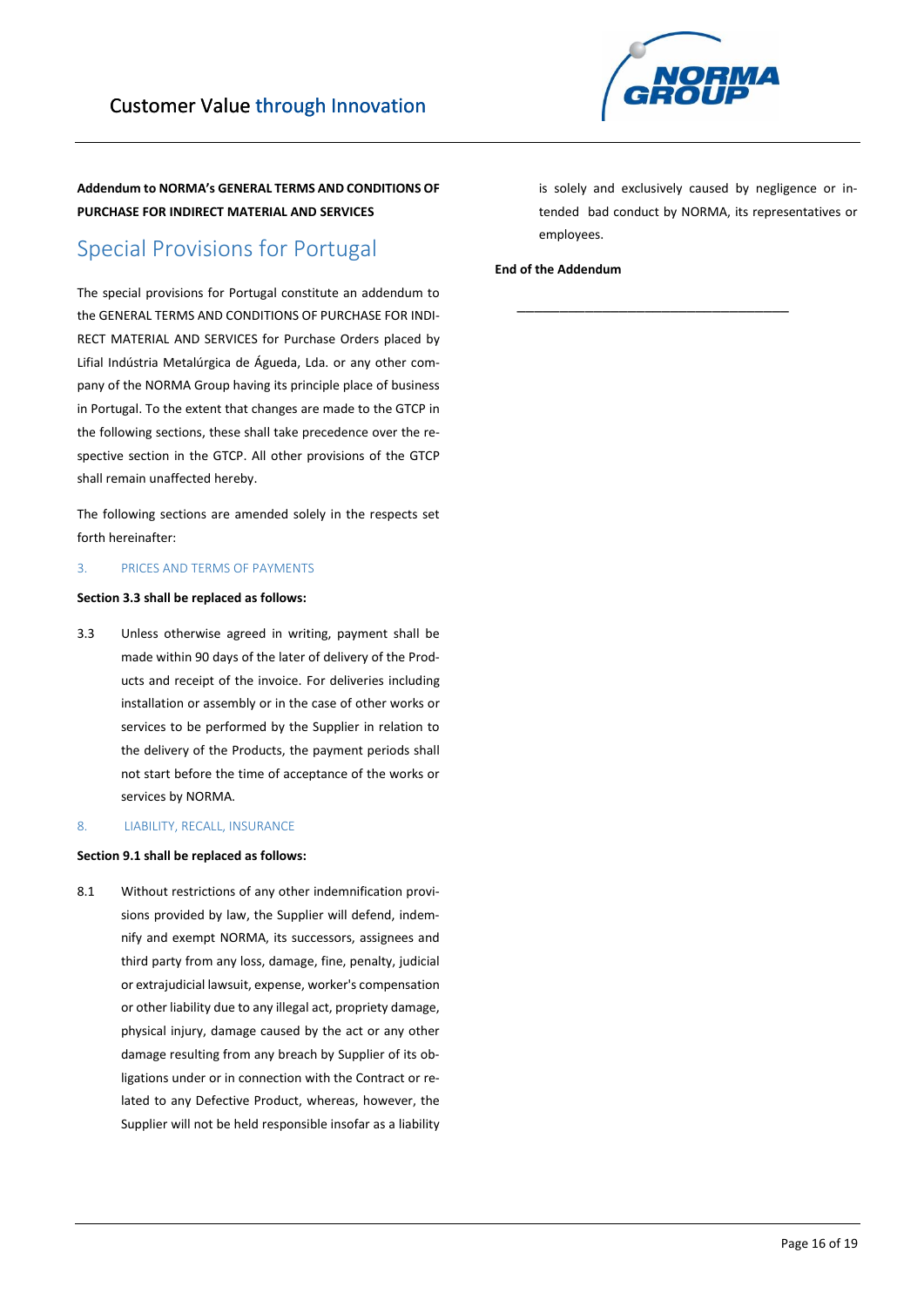

## Special Provisions for Sweden

The special provisions for Sweden constitute an addendum to the GENERAL TERMS AND CONDITIONS OF PURCHASE FOR INDI-RECT MATERIAL AND SERVICES for Purchase Orders placed by NORMA Sweden AB or any other company of the NORMA Group having its principle place of business in Sweden. To the extent that changes are made to the GTCP in the following sections, these shall take precedence over the respective section in the GTCP. All other provisions of the GTCP shall remain unaffected hereby.

The following sections are amended solely in the respects set forth hereinafter:

## 3. PRICES AND TERMS OF PAYMENTS

## **Section 3.3 shall be replaced as follows:**

3.3 Unless otherwise agreed in writing, payment shall be made within 90 days of the later of delivery of the Products and receipt of the invoice. For deliveries including installation or assembly or in the case of other works or services to be performed by the Supplier in relation to the delivery of the Products, the payment periods shall not start before the time of acceptance of the works or services by NORMA.

### 8. LIABILITY, RECALL, INSURANCE

## **Section 8.1 shall be replaced as follows:**

8.1 Without restrictions of any other indemnification provisions provided by law, the Supplier will defend, indemnify and exempt NORMA, its successors, assignees and third party from any loss, damage, fine, penalty, judicial or extrajudicial lawsuit, expense, worker's compensation or other liability due to any illegal act, propriety damage, physical injury, damage caused by the act or any other damage resulting from any breach by Supplier of its obligations under or in connection with the Contract or related to any Defective Product, whereas, however, the Supplier will not be held responsible insofar as a liability

is solely and exclusively caused by negligence or intended bad conduct by NORMA, its representatives or employees.

\_\_\_\_\_\_\_\_\_\_\_\_\_\_\_\_\_\_\_\_\_\_\_\_\_\_\_\_\_\_\_\_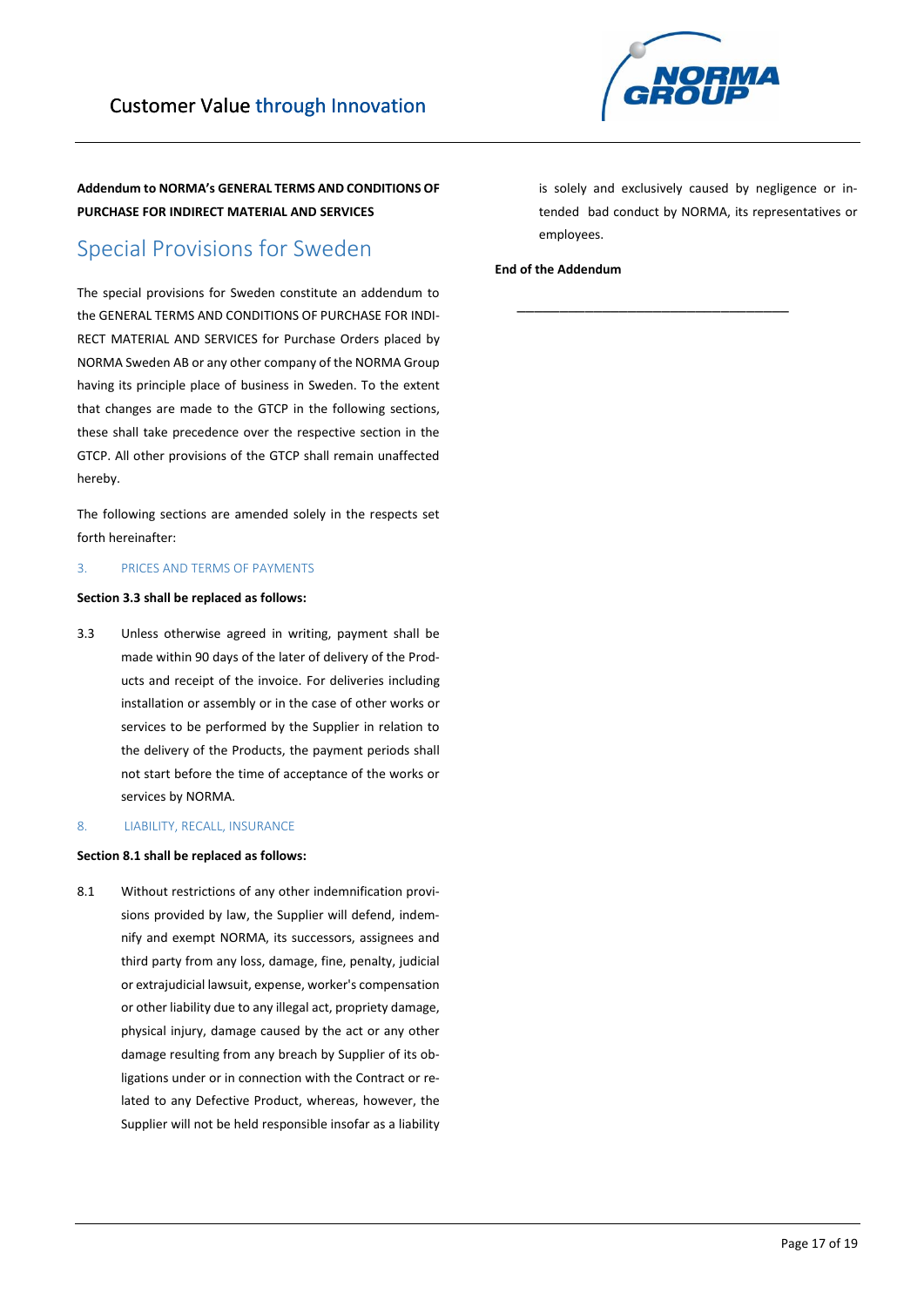

## Special Provisions for Switzerland

The special provisions for Switzerland constitute an addendum to the GENERAL TERMS AND CONDITIONS OF PURCHASE FOR IN-DIRECT MATERIAL AND SERVICES for Purchase Orders placed by PHARMA & BIOTECH CONNECTORS Verbindungstechnik AG or any other company of the NORMA Group having its principle place of business in Switzerland. To the extent that changes are made to the GTCP in the following sections, these shall take precedence over the respective section in the GTCP. All other provisions of the GTCP shall remain unaffected hereby.

The following sections are amended solely in the respects set forth hereinafter:

## 3. PRICES AND TERMS OF PAYMENTS

## **Section 3.3 shall be replaced as follows:**

3.3 Unless otherwise agreed in writing, payment shall be made within 90 days of the later of delivery of the Products and receipt of the invoice. For deliveries including installation or assembly or in the case of other works or services to be performed by the Supplier in relation to the delivery of the Products, the payment periods shall not start before the time of acceptance of the works or services by NORMA.

#### 8. LIABILITY, RECALL, INSURANCE

## **Section 8.1 shall be replaced as follows:**

8.1 Without restrictions of any other indemnification provisions provided by law, the Supplier will defend, indemnify and exempt NORMA, its successors, assignees and third party from any loss, damage, fine, penalty, judicial or extrajudicial lawsuit, expense, worker's compensation or other liability due to any illegal act, propriety damage, physical injury, damage caused by the act or any other damage resulting from any breach by Supplier of its obligations under or in connection with the Contract or related to any Defective Product, whereas, however, the Supplier will not be held responsible insofar as a liability

is solely and exclusively caused by negligence or intended bad conduct by NORMA, its representatives or employees.

\_\_\_\_\_\_\_\_\_\_\_\_\_\_\_\_\_\_\_\_\_\_\_\_\_\_\_\_\_\_\_\_